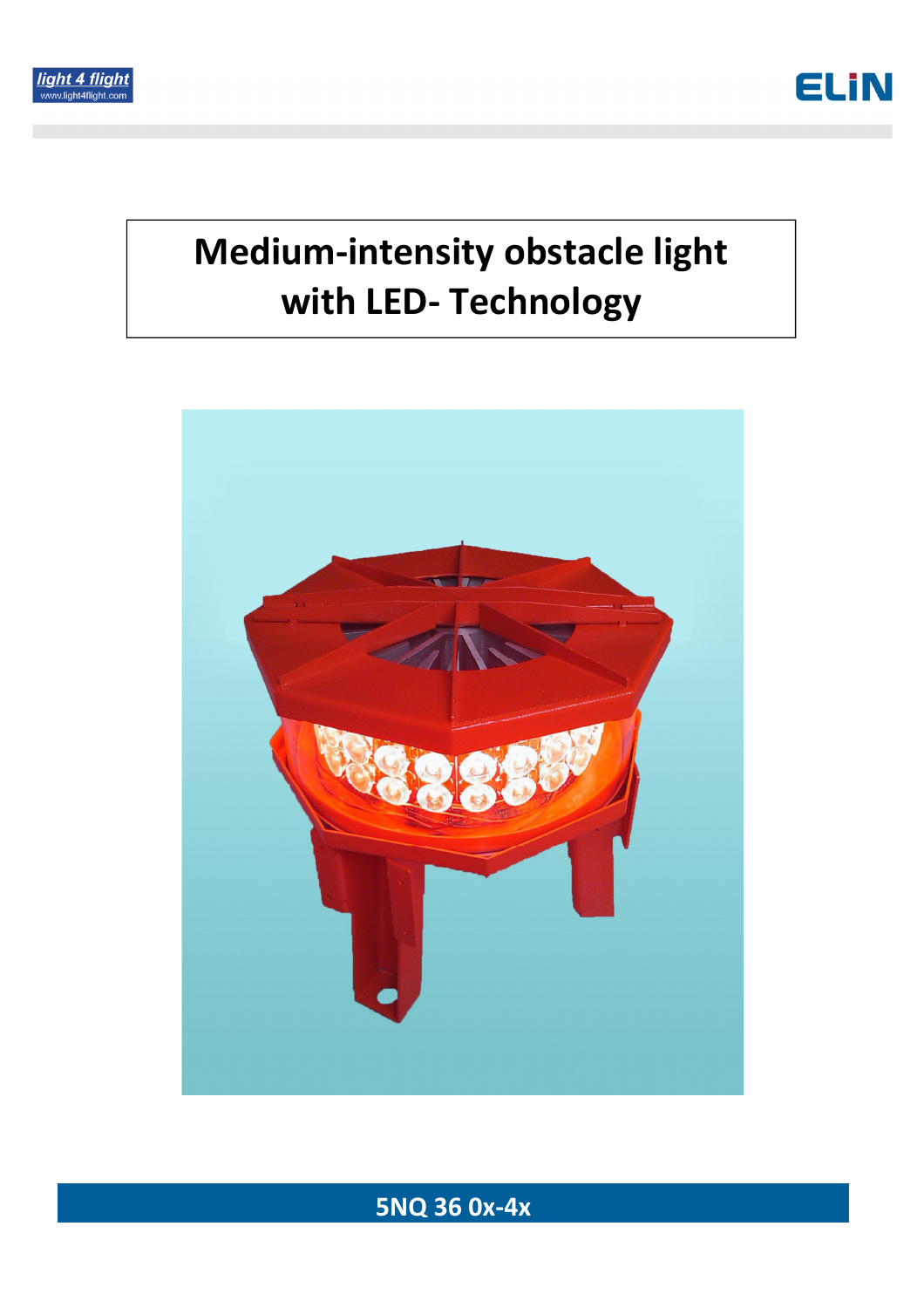



The medium- intensity obstacle light (Gefahrenfeuer) 5NQ36 0x-4x in LED-Technology is used to visually identify particular dangerous aeronautical obstacles. Its luminous characteristics comply with the ICAO (international Civil Aviation Organization) Annex 14 vol. I 4th Edition 2009 Tab. 6-3, >2000cd. The obstacle light can be used as Type B or C (Type B with a separate flash unit). The Unit a two part light- alloy enclosure and a UV-resistant Acryl-refractor. The high intensity – LED`s are wired in groups of 8 pieces. Symmetrically mounted around the base. The supply of de LED`s is made by regulated switched power supply with a higher overvoltage protection as an option the power supply can be installed in a separate control cabinet. The excellent light distribution witch exceeds the value specified in the ICAO included enough reserve for reduced emission during life time an higher temperature. For aeronautic obstacles with more than one light around like a chimney, optionally partly (240°) assembled units are available. For a higher safety level a twin light with automatically switch over and alert contact.



Twin medium intensity obstacle light (both units are on)

In case of compatibility the anchorage point are indent with the old SIEMENS Type 5NQ 36





Dimensions of the single light unit